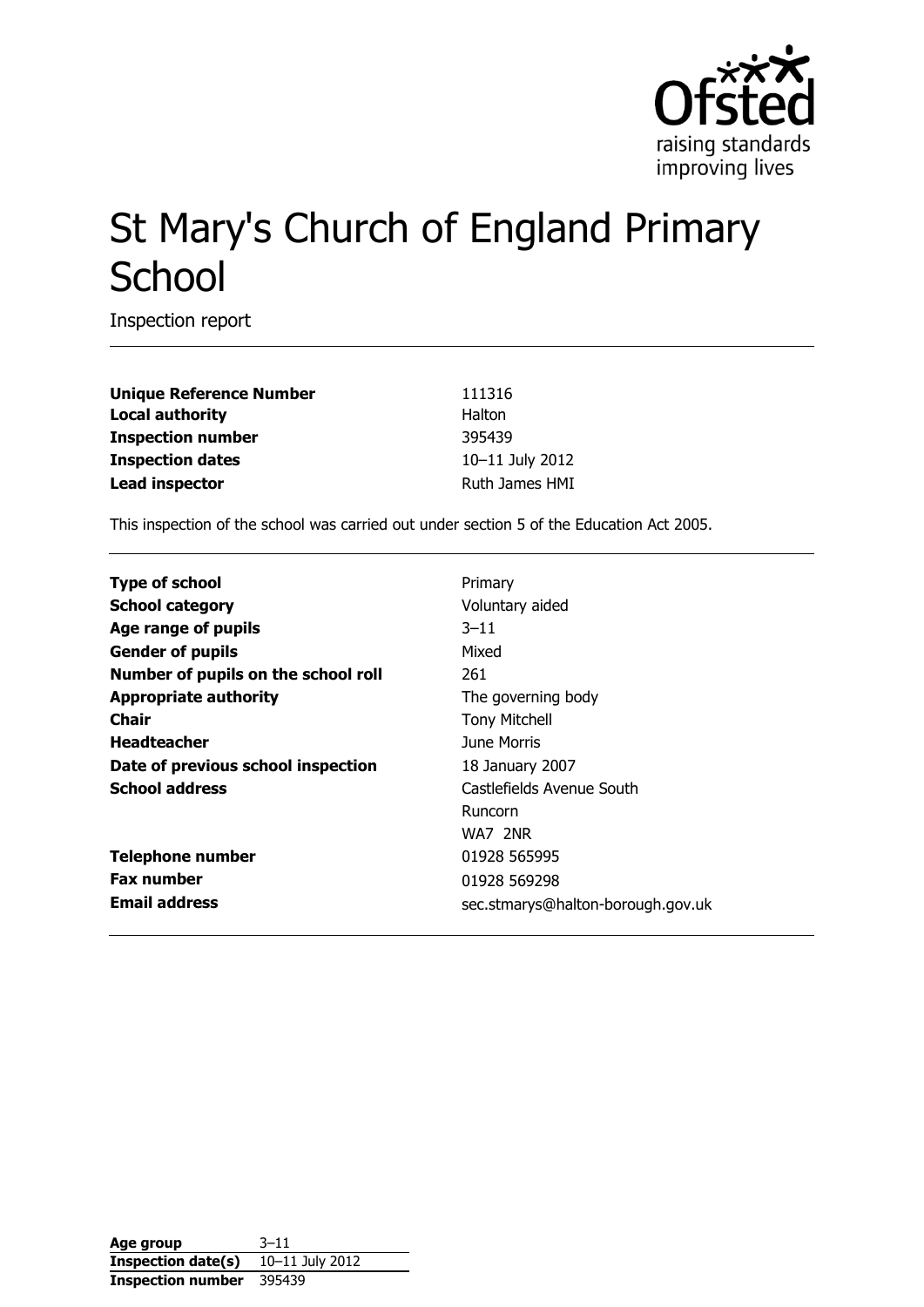

You can use Parent View to give Ofsted your opinion on your child's school. Ofsted will use the information parents and carers provide when deciding which schools to inspect and when.

You can also use Parent View to find out what other parents and carers think about schools in England. You can visit [www.parentview.ofsted.gov.uk,](file:///C:/Users/jbennett/AppData/Local/Temp/notesDA0216/www.parentview.ofsted.gov.uk) or look for the link on the main Ofsted website: [www.ofsted.gov.uk](file:///C:/Users/jbennett/AppData/Local/Temp/notesDA0216/www.ofsted.gov.uk)

The Office for Standards in Education, Children's Services and Skills (Ofsted) regulates and inspects to achieve excellence in the care of children and young people, and in education and skills for learners of all ages. It regulates and inspects childcare and children's social care, and inspects the Children and Family Court Advisory Support Service (Cafcass), schools, colleges, initial teacher training, work-based learning and skills training, adult and community learning, and education and training in prisons and other secure establishments. It assesses council children's services, and inspects services for looked after children, safeguarding and child protection.

Further copies of this report are obtainable from the school. Under the Education Act 2005, the school must provide a copy of this report free of charge to certain categories of people. A charge not exceeding the full cost of reproduction may be made for any other copies supplied.

If you would like a copy of this document in a different format, such as large print or Braille, please telephone 0300 123 4234, or email [enquiries@ofsted.gov.uk](mailto:enquiries@ofsted.gov.uk)

You may copy all or parts of this document for non-commercial purposes, as long as you give details of the source and date of publication and do not alter the information in any way.

To receive regular email alerts about new publications, including survey reports and school inspection reports, please visit our website and go to 'Subscribe'.

Piccadilly Gate Store Street Manchester M1 2WD

T: 0300 123 4234 Textphone: 0161 618 8524 [enquiries@ofsted.gov.uk](mailto:enquiries@ofsted.gov.uk) [www.ofsted.gov.uk](http://www.ofsted.gov.uk/)



© Crown copyright 2012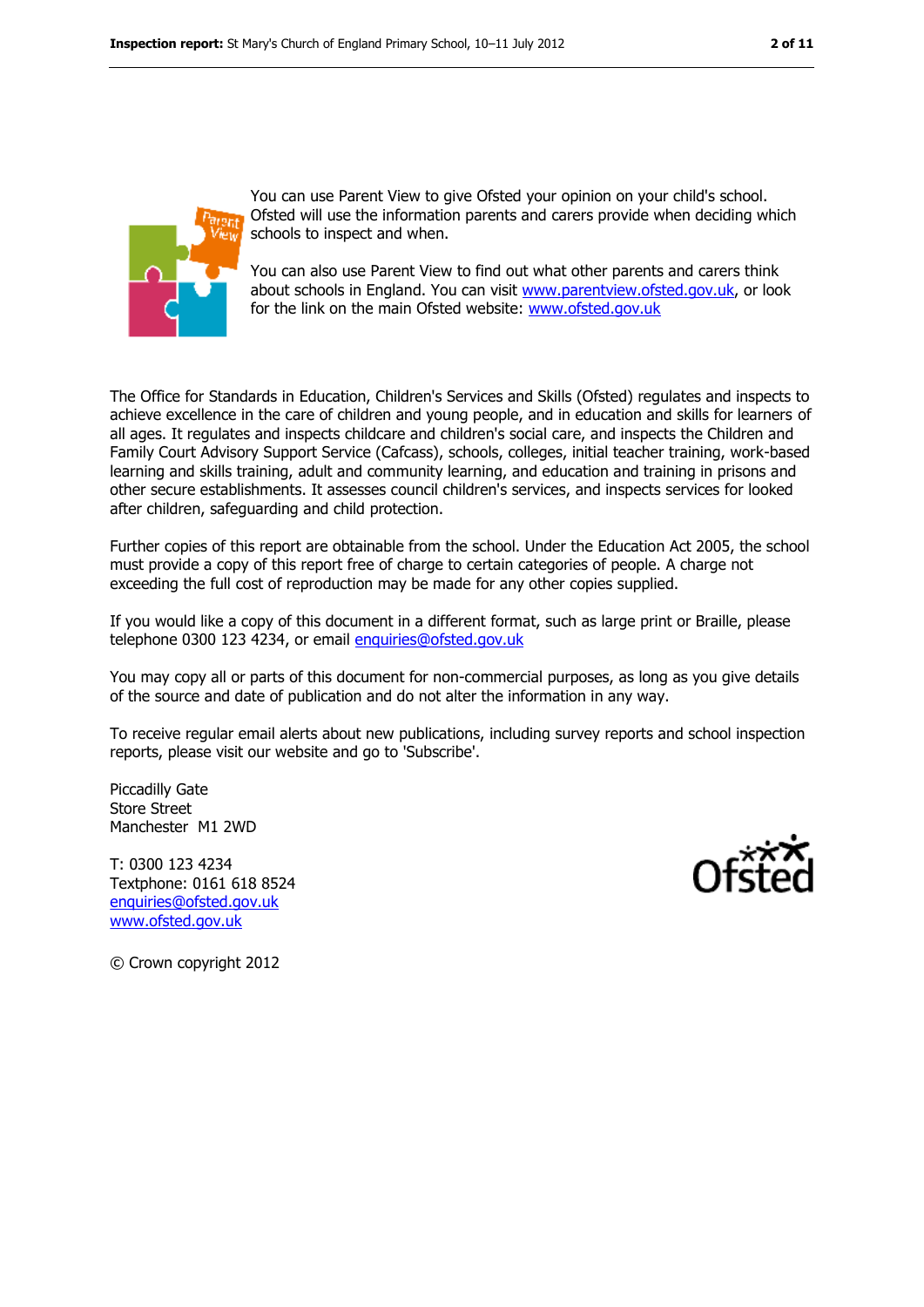## **Introduction**

Inspection team

Ruth James Rebecca Lawton Vanessa MacDonald **Additional Inspector** 

Her Majesty's Inspector Additional Inspector

This inspection was carried out with two days' notice. Seventeen lessons were observed and all teachers seen. Meetings were held with groups of pupils, members of the governing body, and staff. Inspectors observed the school's work, and looked at documentation relating to pupils' attainment and progress, safeguarding, improvement plans and monitoring records. In addition questionnaires from staff, pupils and 62 parents and carers were analysed.

## **Information about the school**

St Mary's is slightly larger than the average sized primary school. The proportion of pupils known to be eligible for free school meals is above average. The proportion of pupils supported by school action plus or with a statement of special educational needs is below average. The school has many awards including Artsmark Gold and the International School award.

The school meets the current floor standards, which sets the government's minimum expectations for attainment and progress.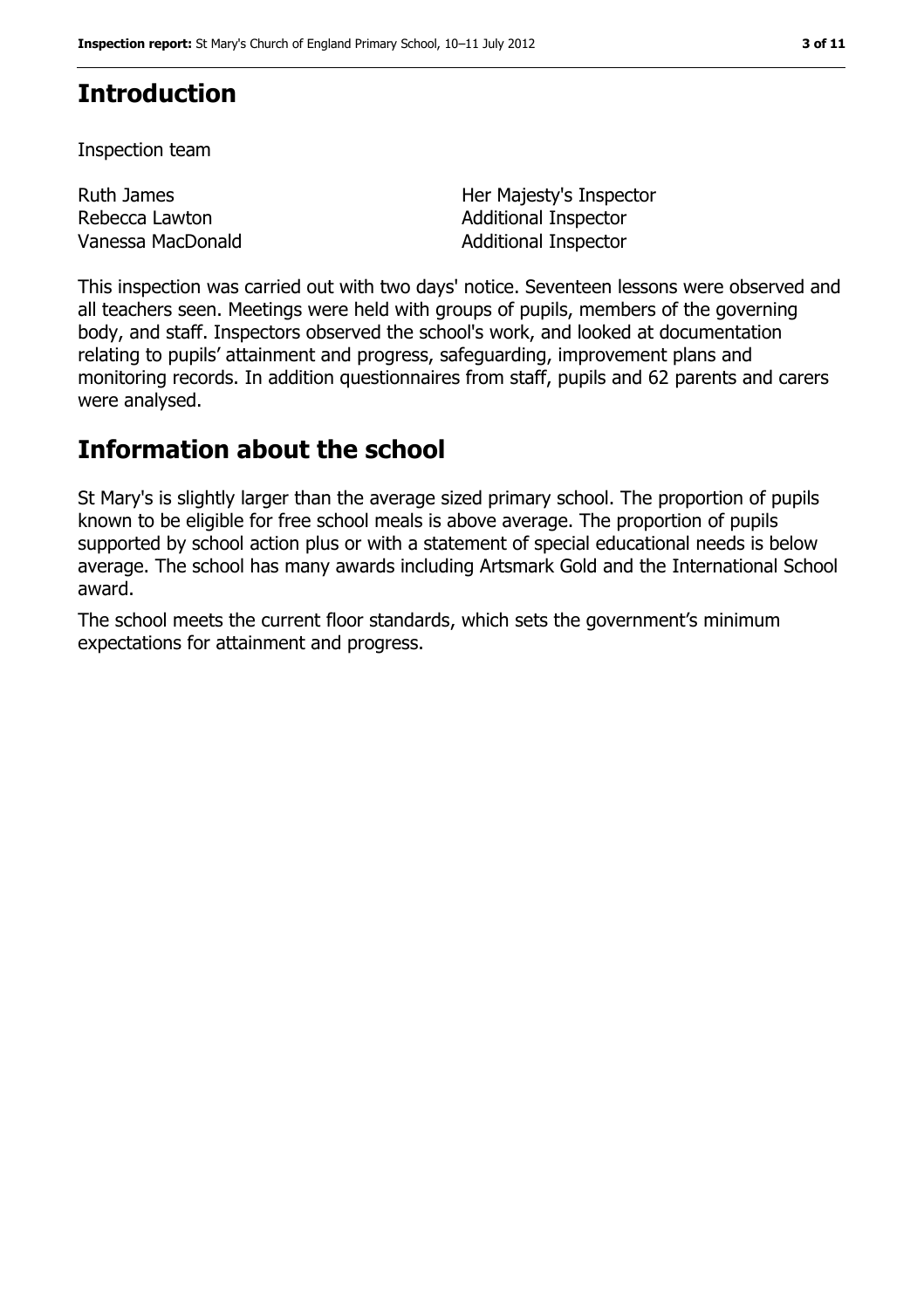**Inspection grades: 1 is outstanding, 2 is good, 3 is satisfactory and 4 is inadequate** Please turn to the glossary for a description of the grades and inspection terms

# **Inspection judgements**

| <b>Overall Effectiveness</b> |  |
|------------------------------|--|
|------------------------------|--|

| <b>Achievement of pupils</b>          |  |
|---------------------------------------|--|
| <b>Quality of teaching</b>            |  |
| <b>Behaviour and safety of pupils</b> |  |
| <b>Leadership and management</b>      |  |

### **Key Findings**

- This is a good school. It is not yet outstanding because pupils attain less well in mathematics than in English and occasionally the progress of more-able pupils slows during particular lessons. The vast majority of pupils, parents and carers are extremely positive about the school and it has several outstanding features.
- **Pupils make good progress to reach standards that are broadly average. Standards in** mathematics are not quite as good as in English but they are improving. Where there are gaps between the levels of attainment of different groups they are closing.
- In lessons, teaching is consistently good across the school and as a result, pupils make good progress. Relationships are very good and teachers promote pupils' self confidence, creating a good climate for learning. In lessons, pupils are enthusiastic and well motivated. Teachers typically have high expectations, although there are occasions when work for more-able pupils could be even more challenging. Teaching effectively contributes to the outstanding spiritual, moral, social and cultural development of pupils.
- Behaviour is outstanding both in lessons and around school. Attitudes to learning are excellent. Staff optimism and enthusiasm combined with skilled teaching ensure that aspirations are raised. Attendance is above average and rising steadily, reflecting pupils' enjoyment of school. Bullying is extremely rare and pupils feel safe. They are friendly and welcoming. They are encouraged to be reflective about their own behaviour and they show respect for each other and for adults.
- Leaders and managers are highly effective in monitoring the work of the school and planning improvements. The wealth of data about pupils' attainment and progress is analysed thoroughly and used effectively to tackle any underachievement and plan and target interventions. The curriculum is also outstanding and through it the promotion of spiritual, moral, social and cultural development. Performance is managed very effectively and the ongoing professional development of teachers is prioritised to ensure that teaching is of high quality.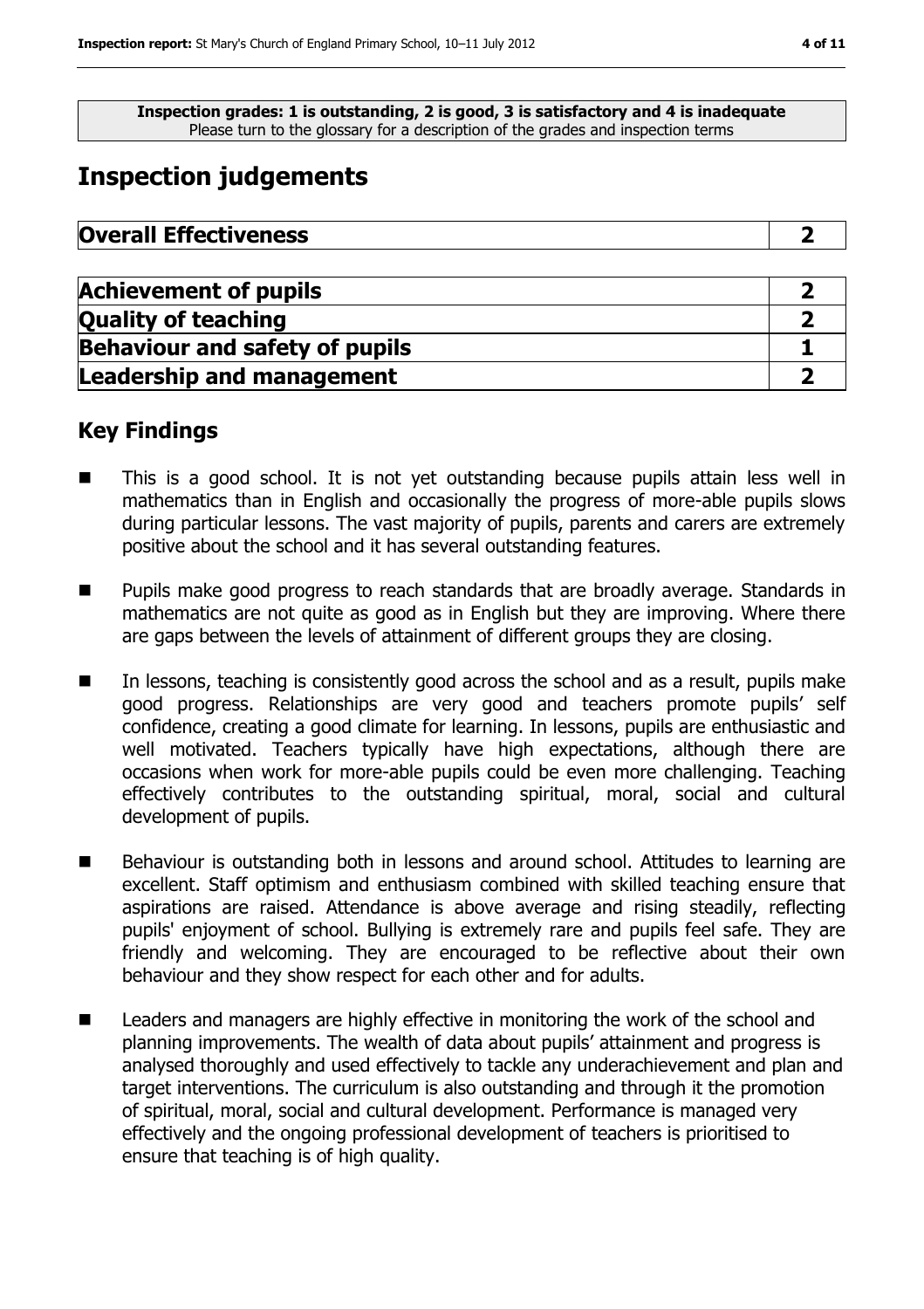### **What does the school need to do to improve further?**

- Raise attainment further, especially in mathematics, by:
	- continuing to vigorously pursue any underachievement identified
	- making sure that pupils are aware of their targets and precisely what they need to do to reach them
	- improving the consistency of marking so that pupils receive clear guidance about ways of improving their work.
- Ensure that more-able pupils make good or better progress in every lesson by:
	- promoting more independence
	- ensuring that the work set is suitably challenging
	- providing additional extension work for pupils who finish their work quickly.

### **Main Report**

#### **Achievement of pupils**

In lessons, pupils enjoy learning because of the varied activities and the good relationships they have with teachers and teaching assistants. Their highly positive attitudes make a good contribution to their learning. They are well motivated, keen to answer questions, readily tackle the tasks and activities set and collaborate well with each other. In a Year 6 mathematics lesson, pupils worked on word problems that required them to pick out different pieces of information and use these to work out the necessary sequence of steps in their calculations. They approached this enthusiastically, often using their mental mathematics skills to arrive at parts of the solution, and there was some productive collaboration and discussion. Those who found the problem difficult persevered and were as keen as those who worked more rapidly.

Although cohorts differ children typically begin nursery with skills and development that is below those expected for their age, especially in language and communication. Over time pupils make good progress and reach average standards by the time they leave the school at the end of Year 6. Although historically, national test data show that standards fell slightly in 2011 in Year 6 this was the largely the result of specific circumstances and this cohort of pupils was not typical for the school. School assessment data, and inspection evidence such as lesson observations and work scrutiny, show that current pupils are making better progress. Disabled pupils and those with special educational needs make similar progress to their peers as a result of the effective support they receive.

### **Quality of teaching**

The quality of teaching is consistently good and pupils achieve well over time as a result. Almost all parents and carers who responded in the questionnaires said that they felt their child was well taught and inspectors agree with this view. Teachers' subject knowledge is good. Lessons are well contextualised and good links are made across the curriculum. Teaching is engaging and motivates pupils well. Information and communication technology (ICT) and resources are well prepared and utilised. Teachers make good use of their assessment of pupils' previous attainment, knowledge and understanding to plan lessons. However, very occasionally work set for the most-able pupils is not sufficiently challenging.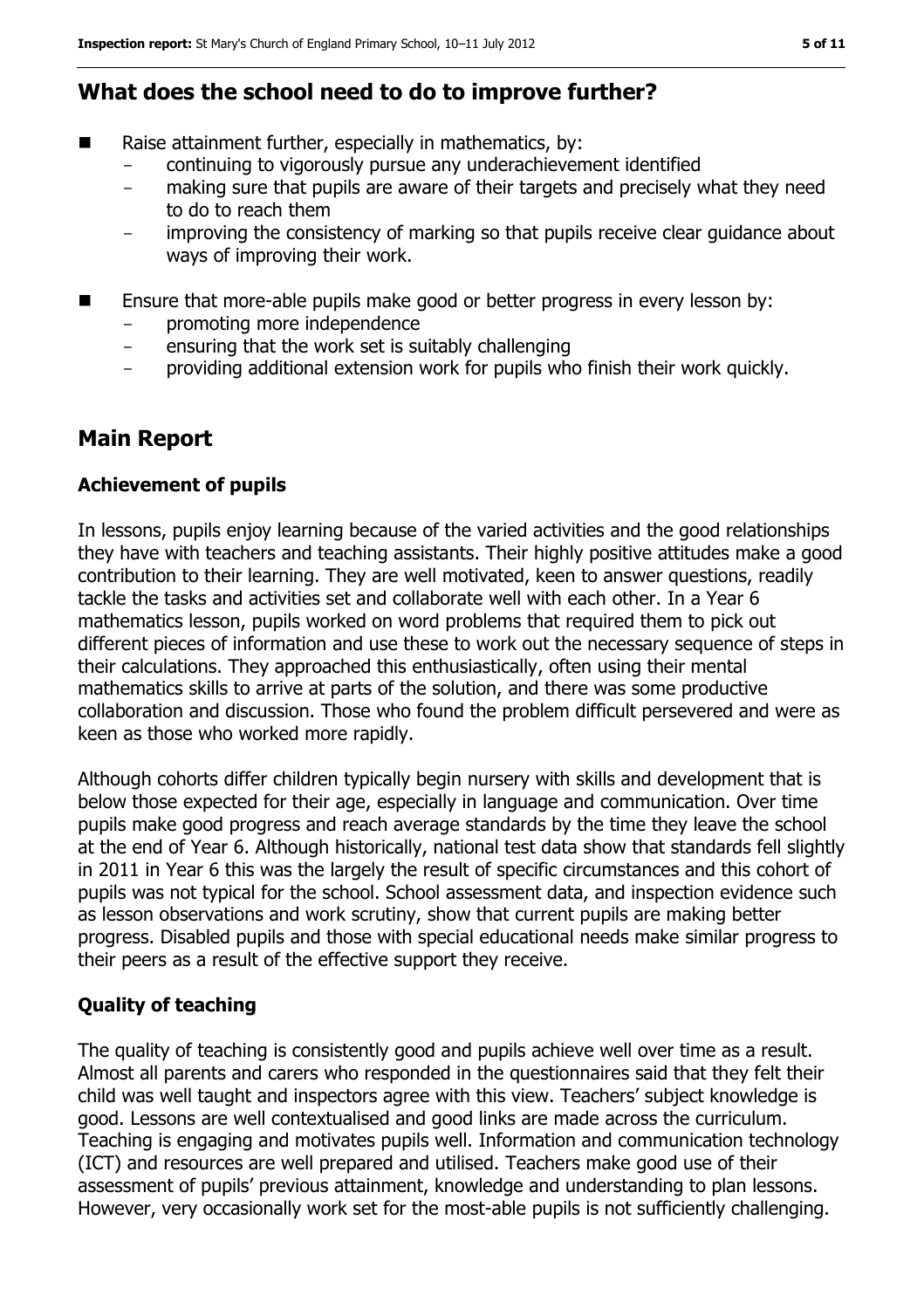Activities are imaginative, teachers have high expectations and motivate pupils very well. As a result, pupils display tremendous enthusiasm for learning. Some new strategies to support the raising of attainment have been deployed, including 'talk maths', and these are beginning to have an impact.

Teaching assistants are very well trained and used well to support learning. They are informed, flexible and responsive and make a significant contribution to teaching and learning, especially for disabled pupils and those with special educational needs. The pace of learning is good overall because teachers use observations and questioning effectively to assess pupils' ongoing understanding. They use this information well to adjust their teaching or the learning activities to ensure that a suitably brisk pace of learning is maintained. A strong emphasis on reading and the enjoyment of books together with the effective teaching of phonics (linking sounds and letters) ensures that pupils achieve well in reading. Teaching promotes pupils' spiritual, moral, social and cultural development highly effectively.

Pupils' learning skills are well developed and they demonstrate resilience and confidence and can articulate their own learning preferences. However, there are occasions when teachers provide very structured activities rather than allowing a greater degree of independence and encouraging pupils, especially the more able, to make more decisions themselves. Those who finish their work quickly often help others by explaining their strategies, but there are some missed opportunities to offer extension work to challenge them further. Older pupils are usually aware of their targets and their progress towards these. Teachers assess pupils' work regularly. Although pupils books are marked regularly feedback varies between year groups. Teachers make good use of praise and encouragement do not always provide specific feedback that would enable pupils to improve their work.

#### **Behaviour and safety of pupils**

Pupils thrive in the nurturing ethos found in the school and their own highly positive attitudes make a significant contribution to the happy atmosphere. Inspectors found pupils' courtesy and manners to be exemplary. In lessons, pupils are enthusiastic and engaged demonstrating cooperation and respect. They concentrate well and persevere in the face of difficulty. Teamwork and relationships between staff at all levels and pupils of all ages are strong. The wealth of different opportunities offered by the school encourages pupils to think about possibilities beyond their home experiences and supports the raising of aspirations. Pupils' spiritual, moral, social and cultural development is outstanding. They develop into optimistic, mature young people with a real desire for learning and a strong sense of responsibility to others because of the environment, culture and ethos within the school, and the secure management strategies in place.

Pupils' understanding of how to keep themselves safe is well developed. Incidents of bullying are extremely rare because the school gives it a high profile and pupils understand that it is totally unacceptable. Older pupils in particular are highly aware of different types of bullying. They are very clear, for example, about the offensive nature of homophobic bullying. Pupils are trained to encourage cooperation through strategies such as 'Big Dave's buddies'. They are consistently positive about behaviour and safety across all school contexts. Punctuality and attendance are good and improving. A continuous whole-school focus celebrates successes in these areas. Strategies to promote behaviour for learning are very effective, starting in the nursery and being developed and built upon as pupils progress through the school and take increasing responsibility themselves. Pupils regard the rewards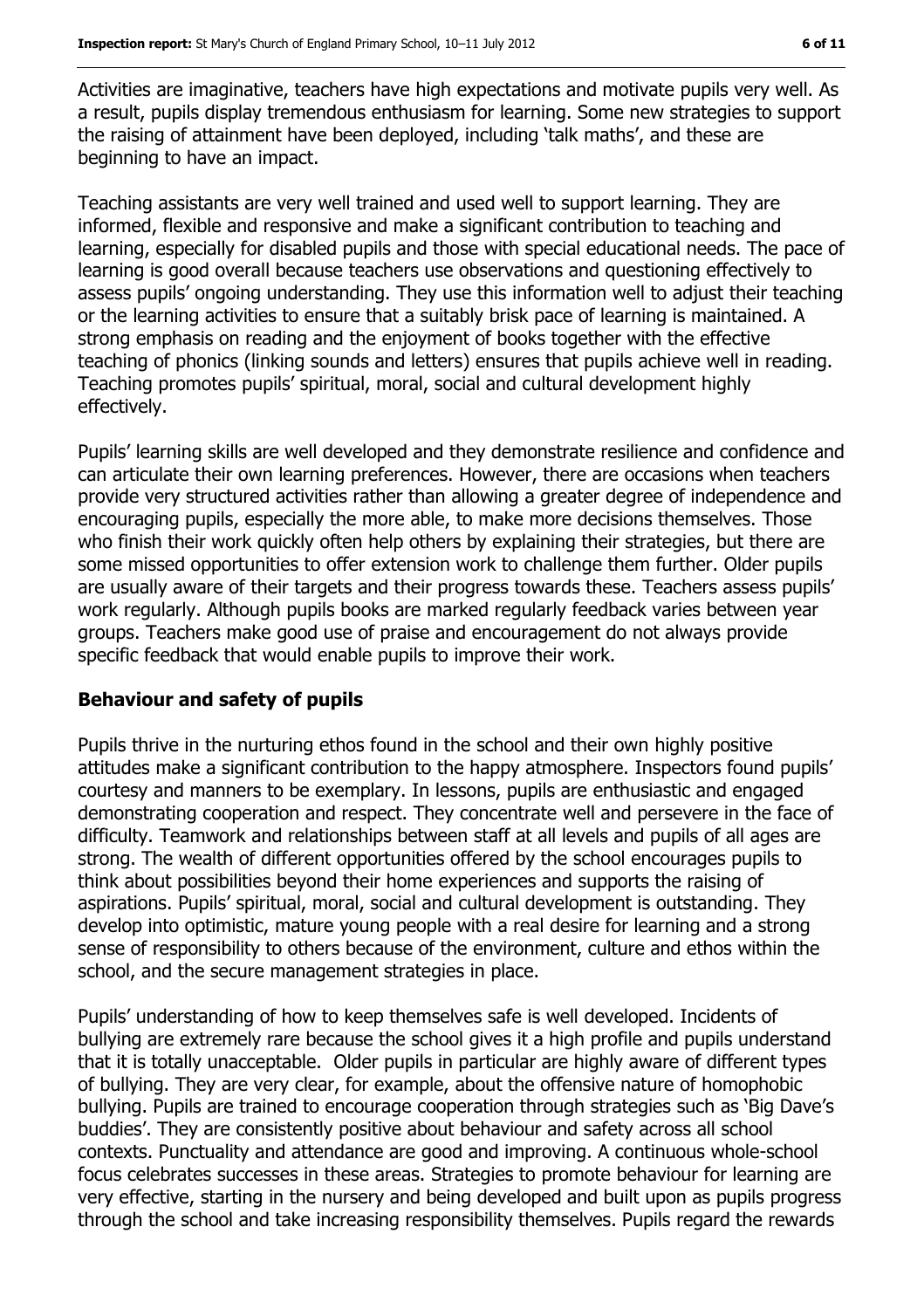and sanctions used as fair and report that they are applied consistently. Almost all parents and carers who responded to the parents' questionnaire have highly positive views about behaviour and safety as do pupils.

#### **Leadership and management**

Leaders and managers at all levels are very experienced, and highly capable. Self-evaluation was over-optimistic but in discussion it was clear that leaders and managers have a good understanding of the school's strengths and weaknesses and a range of strategies are in place to ensure that the decline in standards in 2011 is not repeated. Improvement plans have a strong focus on raising achievement but success criteria are not always explicit. Progress data is collated regularly and provide the basis for meetings between class teachers and senior staff to consider how any underachievement might be tackled. Teachers are clear about potential barriers to learning and work hard to apply different techniques to overcome these. The quality of teaching is prioritised very effectively through performance management and wide ranging professional development strategies.

The curriculum is exceptionally well planned to provide breadth and balance and to meet the needs of all pupils. Extra-curricular activities include a wide variety of clubs. Junior-aged pupils spoke enthusiastically about residentials offered to different year groups. Themed weeks, such as science week, and trips and visitors also enhance experiences. Teachers make good use of local networks to share good practice and continually seek to improve their own delivery. The school's provision for spiritual, moral, social and cultural development is outstanding. The culture of sharing and celebrating achievement is well embedded. This was exemplified in an infant assembly where pupils showed genuine appreciation of others successes. The 'Treasure Chest' inspired awe and wonder as the mechanical system gave rewards to children nominated for effort and attainment, especially in literacy and numeracy. In some instances the reward cards needed to be read out by the pupil and often included challenging words which they tackled confidently in front of their peers. The school is a harmonious community where pupils feel safe, know they are well cared for and really appreciate the good teaching and other opportunities offered. International links are a strength and many attractive displays help to reinforce pupils' understanding of other cultures. Pupils are encouraged to be reflective and their concern for those less fortunate than themselves is shown in the substantial funds they have raised for charitable causes.

Equal opportunities are promoted effectively as the closing gaps between the attainment of different groups shows. Together with the consistency of teaching and other improvements such as attendance this demonstrates the school's good capacity to improve. Members of the governing body, including parent governors, have a good relationship with the headteacher and staff. They bring a range of skills and are highly committed to the school, having supported it effectively in the quest to improve the Key Stage 2 accommodation. They have a good understanding of the performance of the school and the reasons behind the drop in attainment in 2011. School leaders and the governing body ensure that arrangements to keep pupils safe are effective and that child protection procedures are well understood by staff.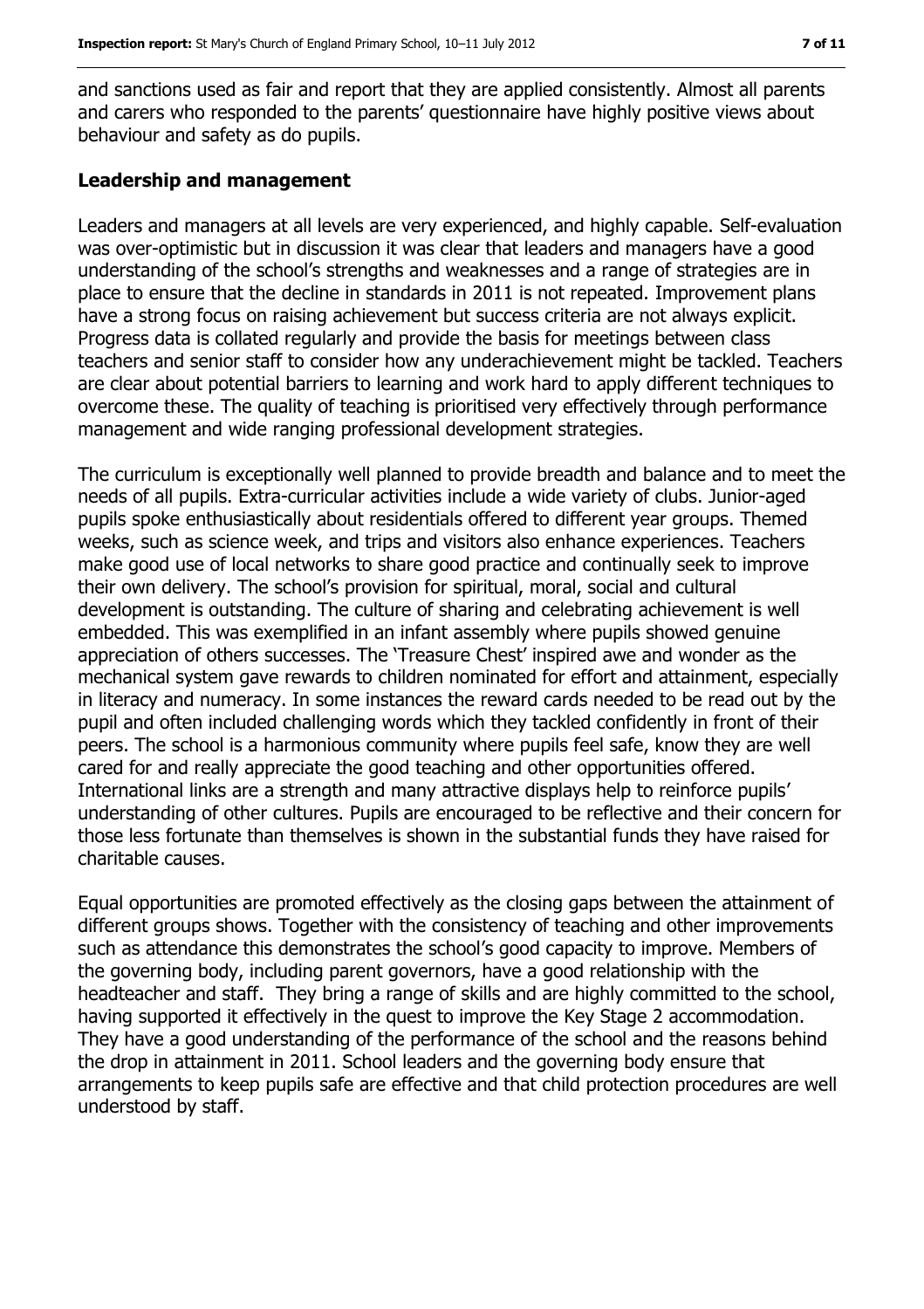# **Glossary**

### **What inspection judgements mean**

| Grade   | <b>Judgement</b> | <b>Description</b>                                                                                                                                                                                                            |
|---------|------------------|-------------------------------------------------------------------------------------------------------------------------------------------------------------------------------------------------------------------------------|
| Grade 1 | Outstanding      | These features are highly effective. An outstanding school<br>provides exceptionally well for all its pupils' needs.                                                                                                          |
| Grade 2 | Good             | These are very positive features of a school. A school that is<br>good is serving its pupils well.                                                                                                                            |
| Grade 3 | Satisfactory     | These features are of reasonable quality. A satisfactory school<br>is providing adequately for its pupils.                                                                                                                    |
| Grade 4 | Inadequate       | These features are not of an acceptable standard. An<br>inadequate school needs to make significant improvement in<br>order to meet the needs of its pupils. Ofsted inspectors will<br>make further visits until it improves. |

### **Overall effectiveness of schools**

|                       | Overall effectiveness judgement (percentage of schools) |      |                     |                   |
|-----------------------|---------------------------------------------------------|------|---------------------|-------------------|
| <b>Type of school</b> | <b>Outstanding</b>                                      | Good | <b>Satisfactory</b> | <b>Inadequate</b> |
| Nursery schools       | 54                                                      |      |                     |                   |
| Primary schools       | 14                                                      | 49   | 32                  |                   |
| Secondary schools     | 20                                                      | 39   | 34                  |                   |
| Special schools       | 33                                                      | 45   | 20                  |                   |
| Pupil referral units  |                                                         | 55   | 28                  |                   |
| All schools           | 16                                                      |      |                     |                   |

New school inspection arrangements have been introduced from 1 January 2012. This means that inspectors make judgements that were not made previously.

The data in the table above are for the period 1 September to 31 December 2011 and represent judgements that were made under the school inspection arrangements that were introduced on 1 September 2009. These data are consistent with the latest published official statistics about maintained school inspection outcomes (see [www.ofsted.gov.uk\)](file:///C:/Users/jbennett/AppData/Local/Temp/notesDA0216/www.ofsted.gov.uk).

The sample of schools inspected during 2010/11 was not representative of all schools nationally, as weaker schools are inspected more frequently than good or outstanding schools.

Primary schools include primary academy converters. Secondary schools include secondary academy converters, sponsor-led academies and city technology colleges. Special schools include special academy converters and non-maintained special schools.

Percentages are rounded and do not always add exactly to 100.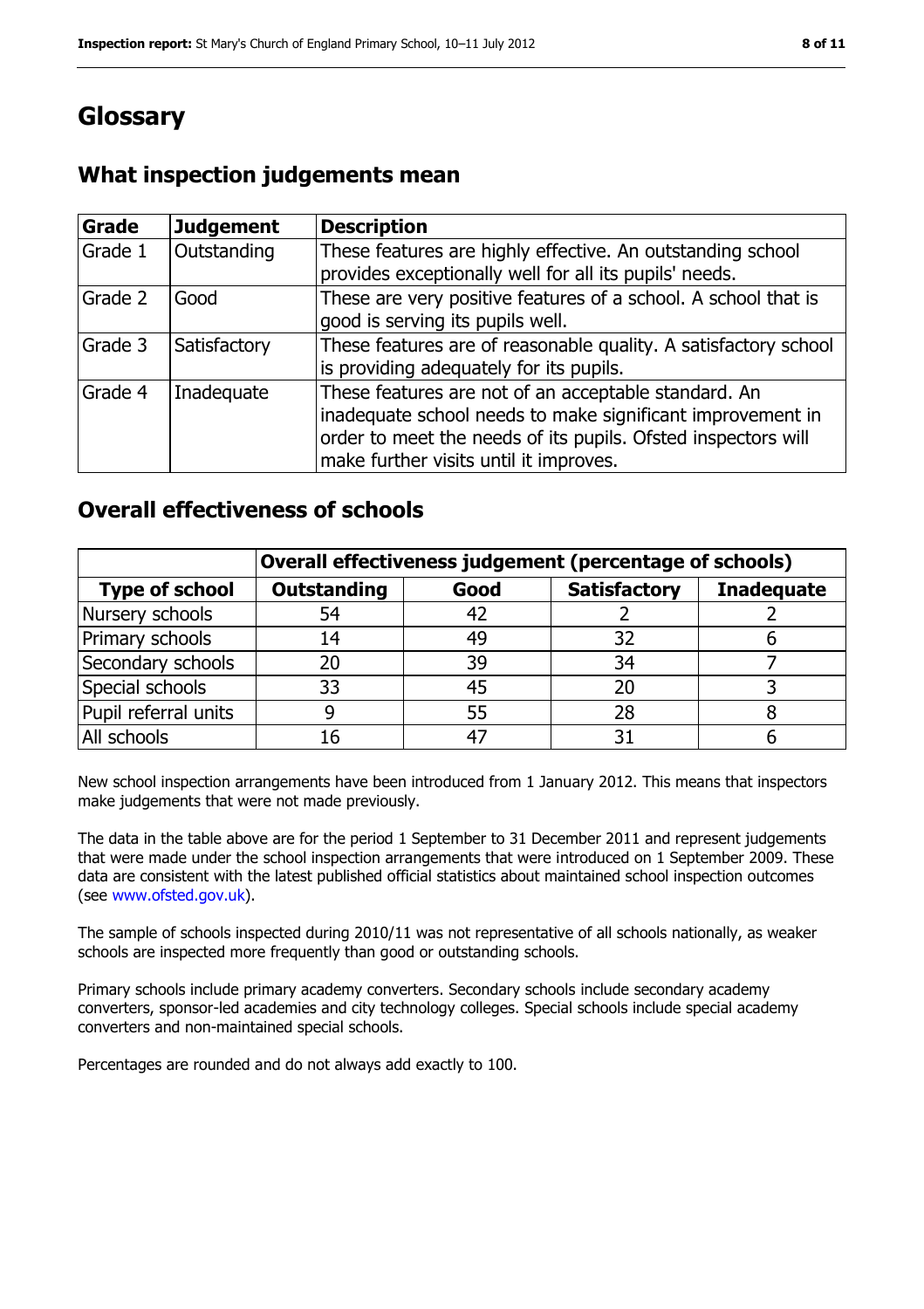# **Common terminology used by inspectors**

| Achievement:                  | the progress and success of a pupil in their learning and<br>development taking account of their attainment.                                                                                                           |
|-------------------------------|------------------------------------------------------------------------------------------------------------------------------------------------------------------------------------------------------------------------|
| Attainment:                   | the standard of the pupils' work shown by test and<br>examination results and in lessons.                                                                                                                              |
| Attendance                    | the regular attendance of pupils at school and in lessons,<br>taking into account the school's efforts to encourage good<br>attendance.                                                                                |
| <b>Behaviour</b>              | how well pupils behave in lessons, with emphasis on their<br>attitude to learning. Pupils' punctuality to lessons and their<br>conduct around the school.                                                              |
| Capacity to improve:          | the proven ability of the school to continue improving based<br>on its self-evaluation and what the school has accomplished<br>so far and on the quality of its systems to maintain<br>improvement.                    |
| Floor standards               | the national minimum expectation of attainment and<br>progression measures                                                                                                                                             |
| Leadership and<br>management: | the contribution of all the staff with responsibilities, not just<br>the governors and headteacher, to identifying priorities,<br>directing and motivating staff and running the school.                               |
| Learning:                     | how well pupils acquire knowledge, develop their<br>understanding, learn and practise skills and are developing<br>their competence as learners.                                                                       |
| Overall effectiveness:        | inspectors form a judgement on a school's overall<br>effectiveness based on the findings from their inspection of<br>the school.                                                                                       |
| Progress:                     | the rate at which pupils are learning in lessons and over<br>longer periods of time. It is often measured by comparing<br>the pupils' attainment at the end of a key stage with their<br>attainment when they started. |
| Safety                        | how safe pupils are in school, including in lessons; and their<br>understanding of risks. Pupils' freedom from bullying and<br>harassment. How well the school promotes safety, for<br>example e-learning.             |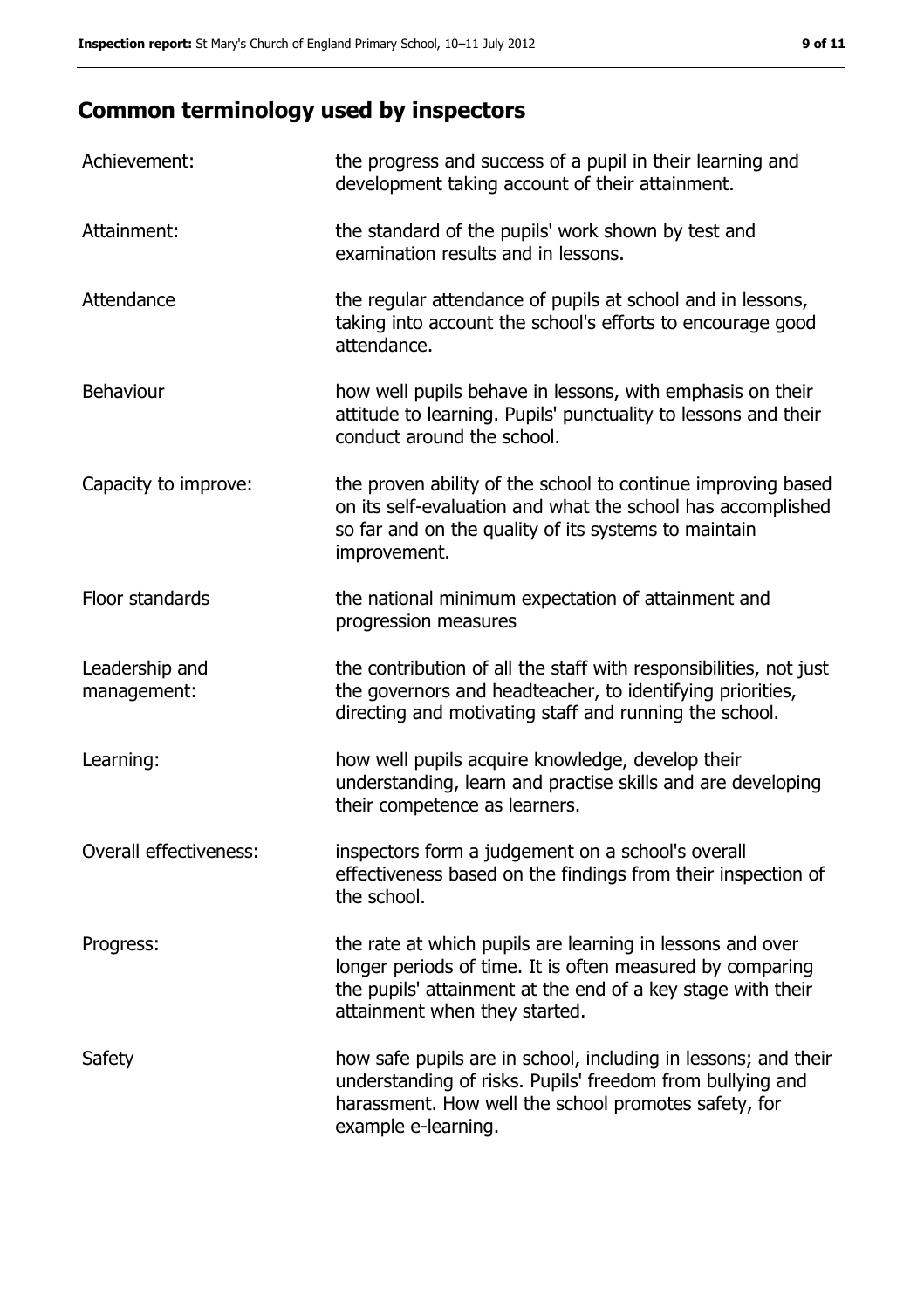#### **This letter is provided for the school, parents and carers to share with their children. It describes Ofsted's main findings from the inspection of their school.**



12 July 2012

Dear Pupils

#### **Inspection of St Mary's Church of England Primary School, Runcorn, WA7 2NR**

As you know inspectors visited your school recently and I am writing to you to tell you about our findings. We enjoyed meeting you and talking to some of you. We also looked at questionnaires from you and your parents and carers. We are very pleased that you attend school regularly because you enjoy it so much.

We have found your school to be a good school, with many outstanding features. We were very impressed with your excellent behaviour and the way you tackled your work in lessons so enthusiastically. Your teachers work hard too, and as well as explaining subjects carefully they plan lots of interesting activities for you in lessons, as well as trips, visits and clubs to make sure that you get lots of different experiences. You told us how much value what school offers you. The provision for your spiritual, moral, social and cultural development is outstanding.

Your school is very well led and the headteacher and other leaders make regular checks to ensure that everything runs smoothly and you are learning well.

We have asked your headteacher to work with the staff to make your school even better by firstly helping you reach the highest standards you can, especially in mathematics, and secondly making sure that all of you, especially those working at the higher levels, have suitably challenging work.

We wish you every success.

Yours sincerely

Ruth James Her Majesty's Inspector